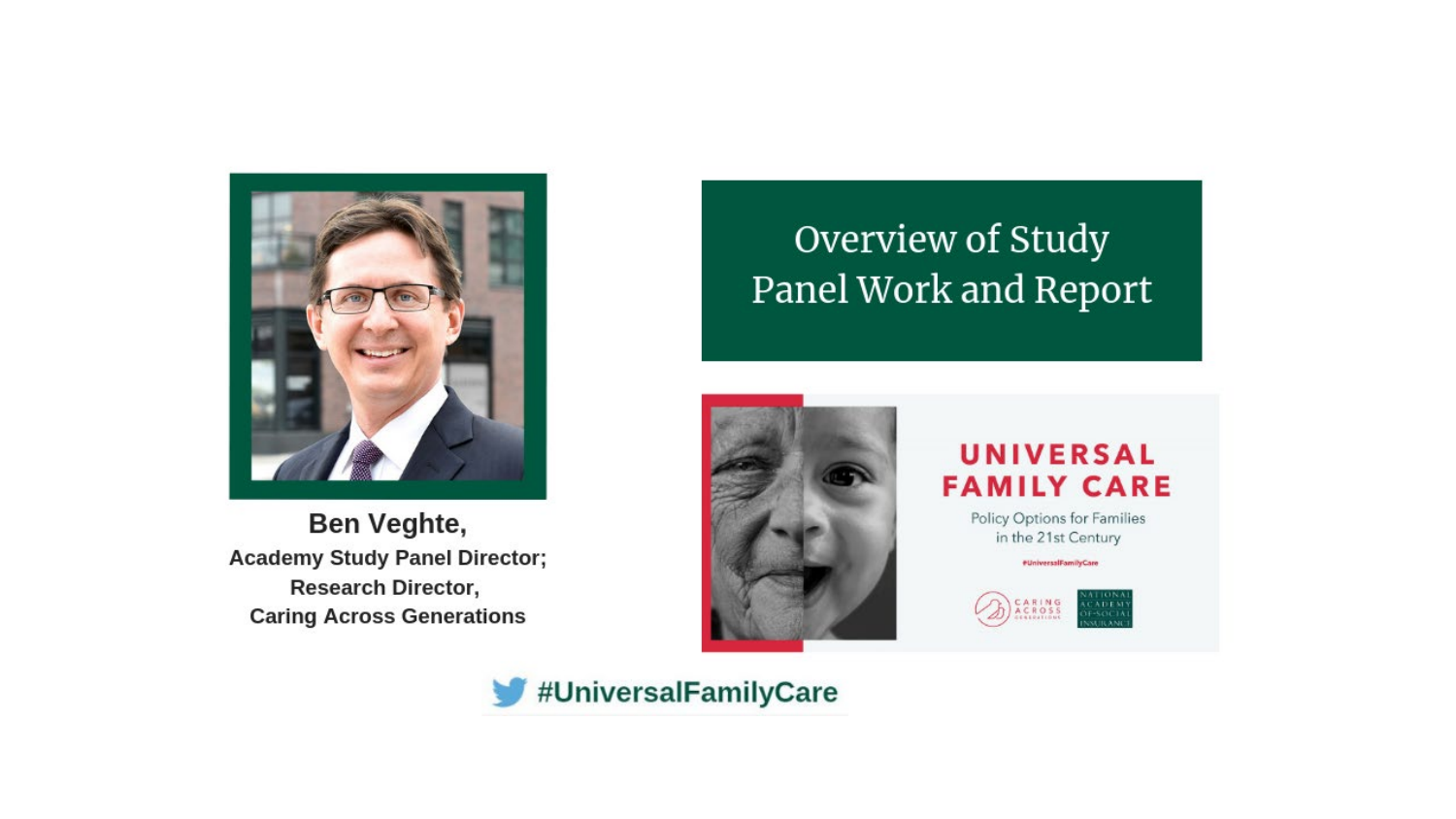## Agenda Why Are We Here Today?

- Context shaping the care crisis
- About the Academy Study Panel

### Panel I: Key State Decision Points

- Early Child Care and Education
- Paid Family and Medical Leave
- Long-Term Services and Supports

### Panel II: An Integrated Approach: UFC

Panel III: Discussion of Findings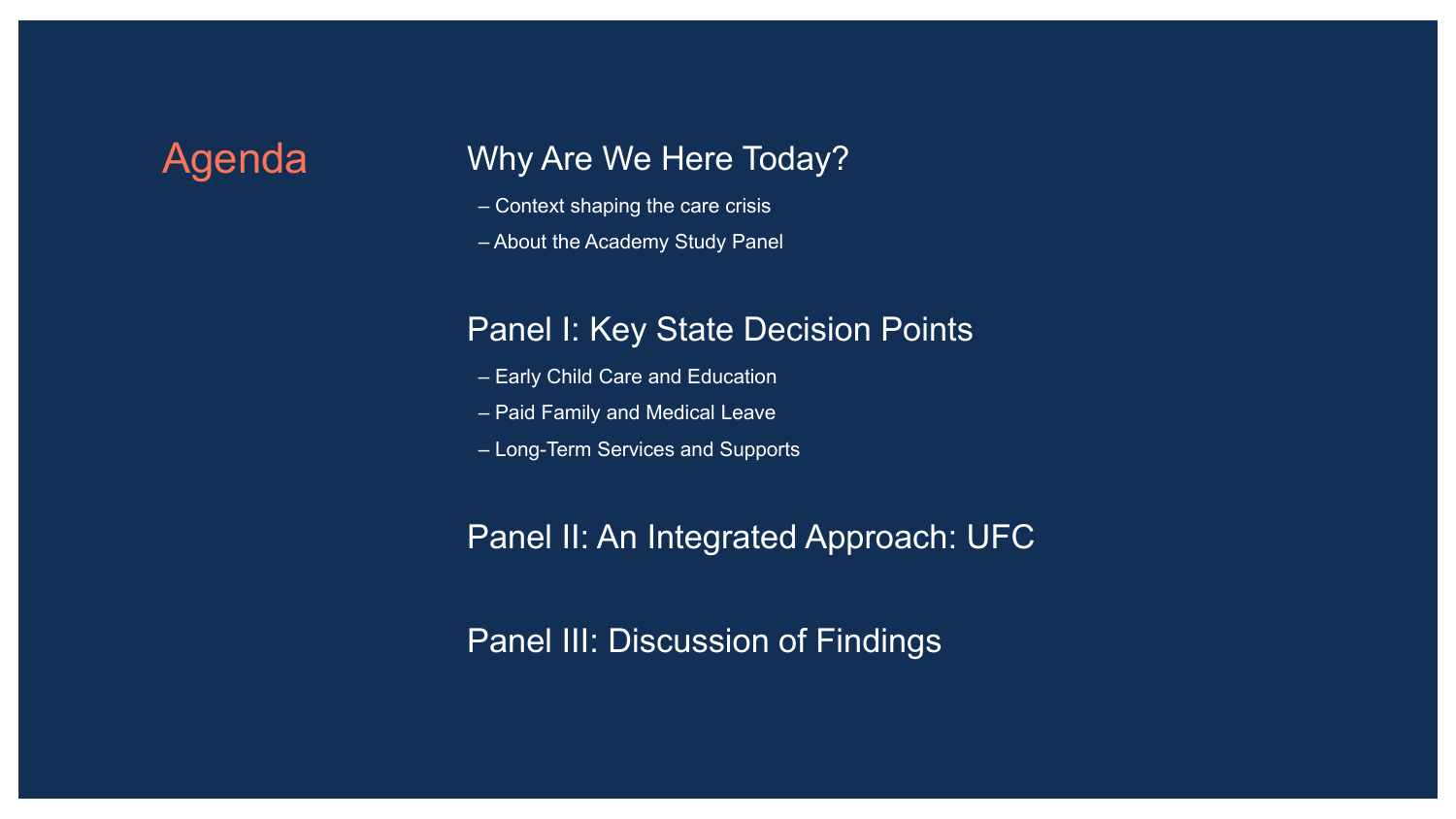Caring for loved ones can create some of the most special and meaningful moments of life.

Yet, gaps in our care infrastructure leave many families struggling to both work and provide care.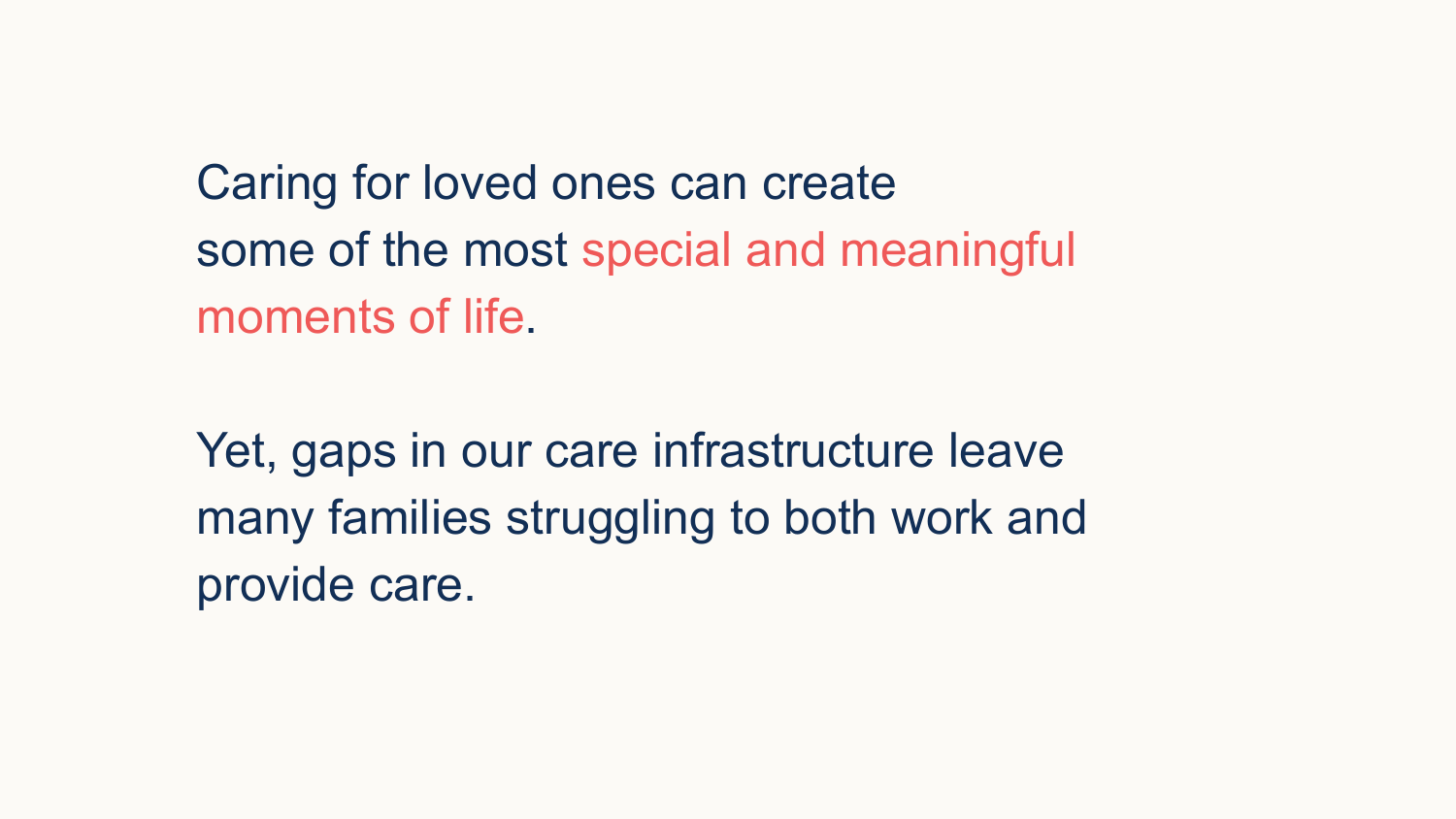# Why has the care risk become salient now?

**Today's families need all adults' earnings to make ends meet**

**A national shortage of elder caregivers is approaching**

**Care costs are out of reach for many**

64%

**of mothers bring in at least one quarter of family earnings; 41% bring in half or more.**

– Center for American Progress

$$
7:1 \div 3:1
$$

**is the projected decline between 2015 and 2050 in the ratio of people aged 45-64 to each person 80+.**

\$50,336

**is the annual cost for a Home Health Aide, while the average cost of childcare ages 0-4 is nearly \$10,000 .**

– AARP

– Genworth; New America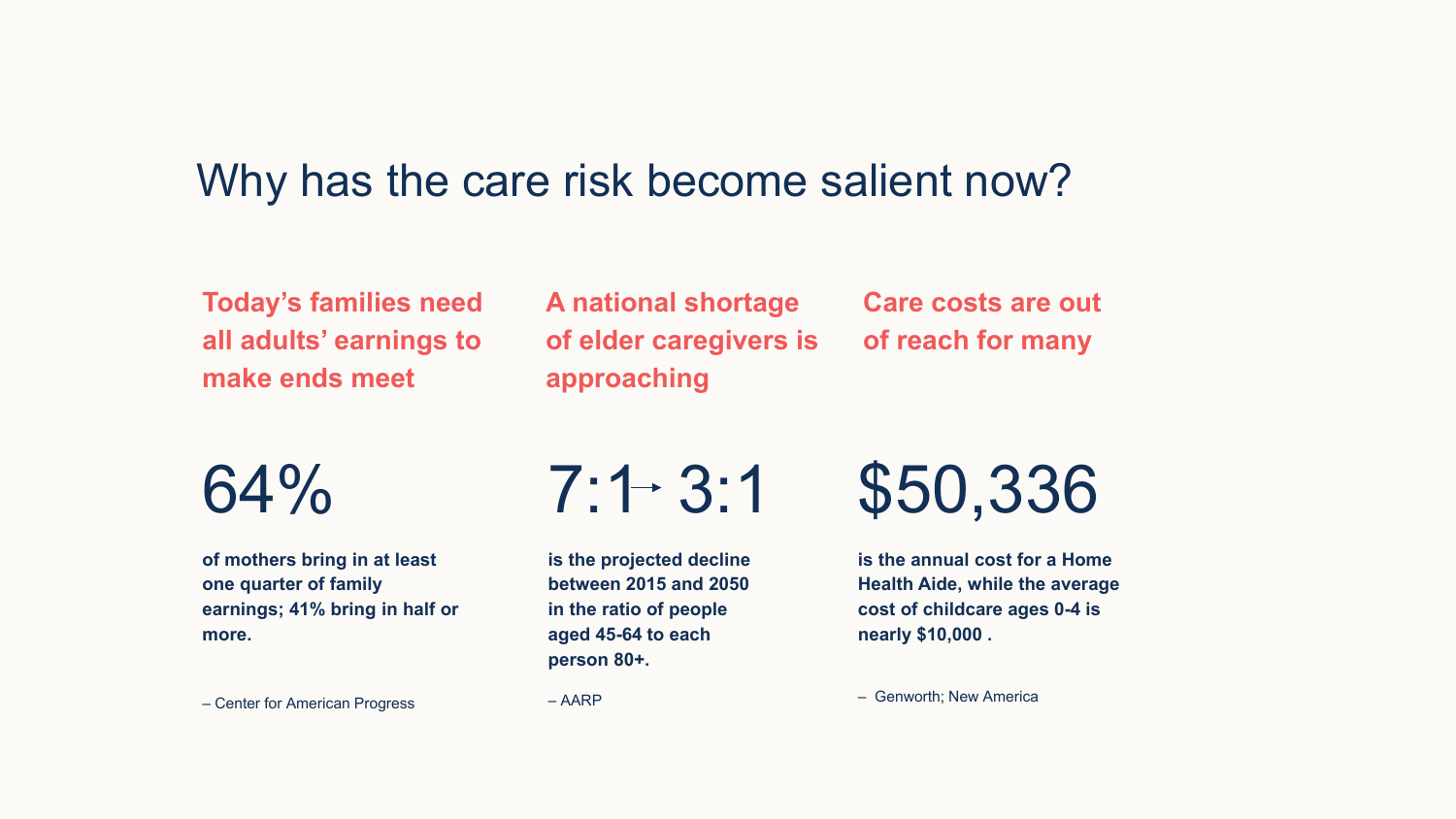**waivers**



A patchwork of disparate programs leaves many of us with costly bills and anxieties about caring for our loved ones - at every stage of life, and growing older ourselves.

**Medicaid nursing facility services Paid leave Medicaid HCBS** 

**CCRC**

**Head Start**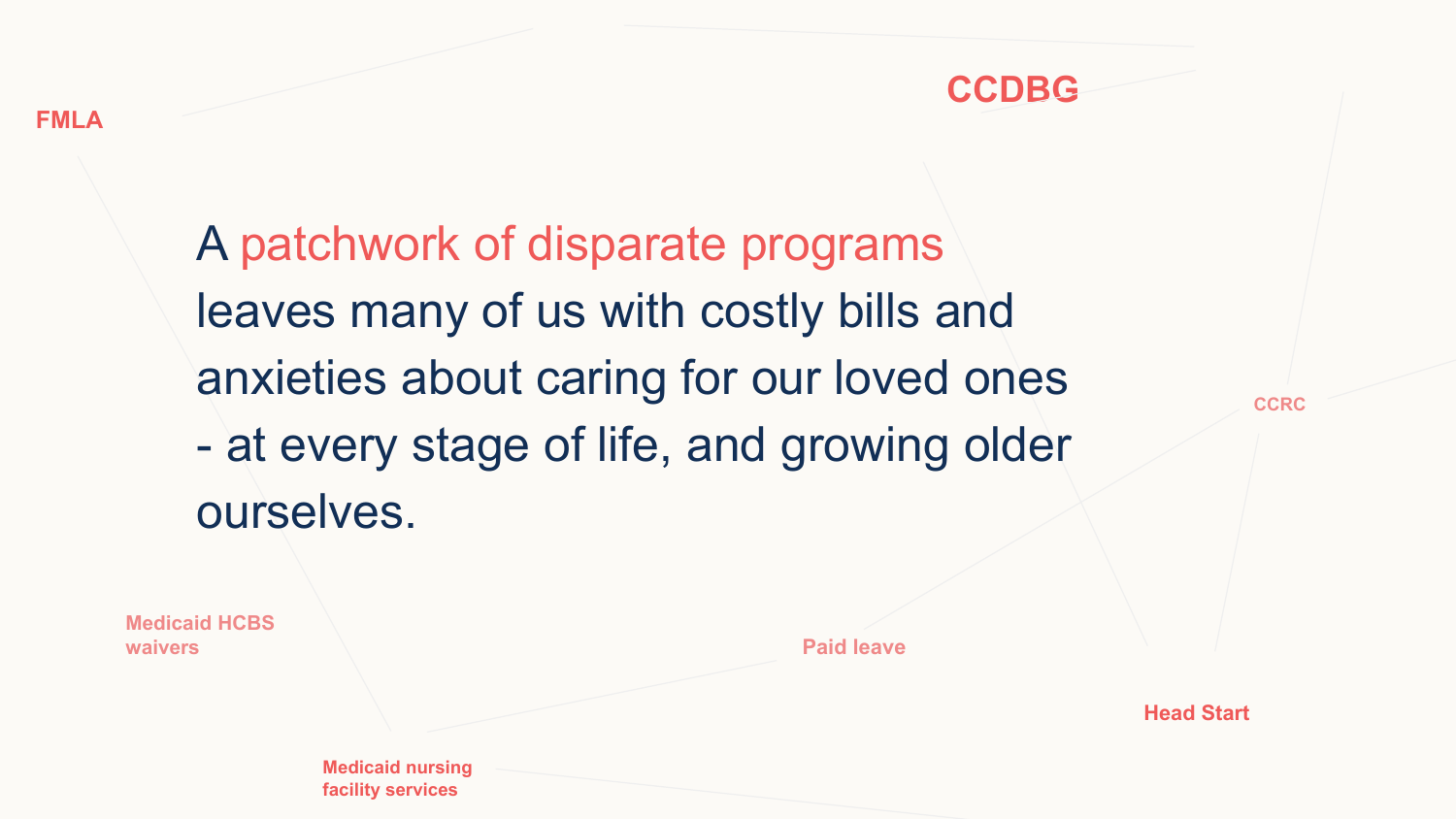The number of paid caregivers won't meet demand, and care jobs are poorly compensated, limiting the quality and growth of the care workforce and the quality of care.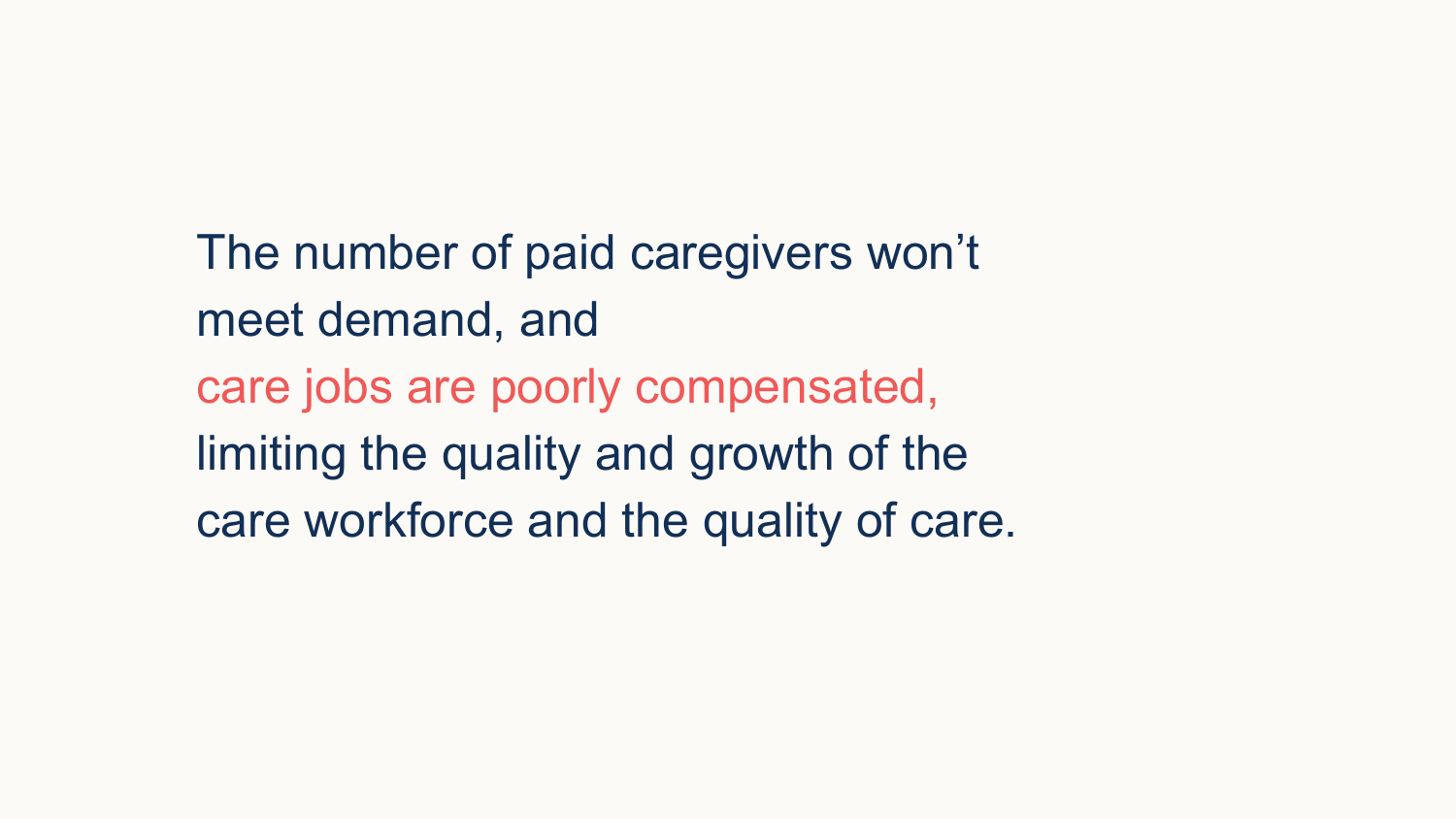Families bear the burden of care.

And an increasing number of us are "sandwiched" between caring for both our children and our parents.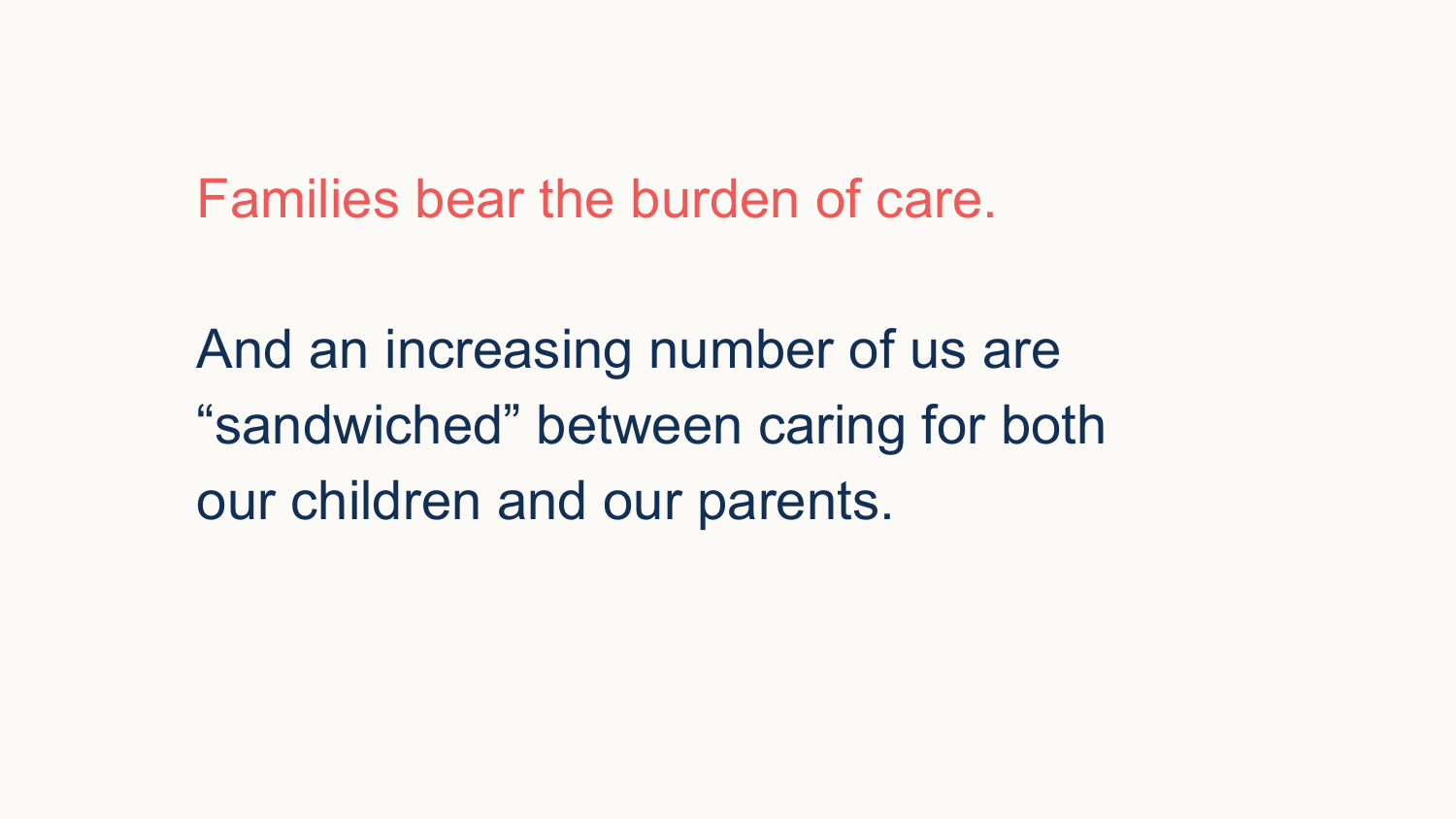## But improving our care infrastructure is possible.

Long-term services and supports, paid family and medical leave, and early childcare and education are insurable risks.

Our families experience these needs and risks as interconnected.

There are synergies to addressing them together.

And states have an important role to play.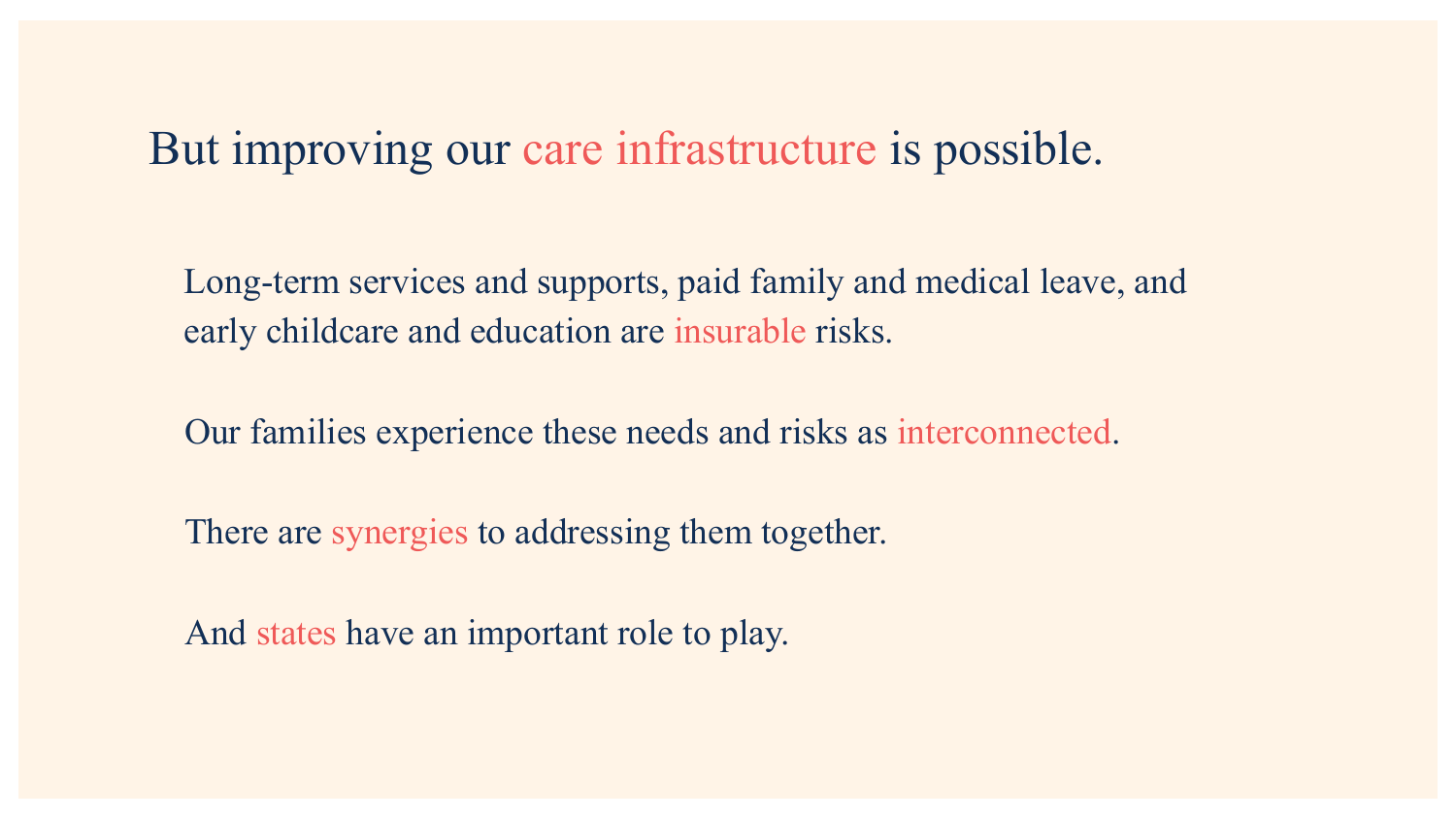# Academy Study Panel Overview

## Task Purpose Timeline People

## **Timeline**

**Design policy options for state-based social insurance programs for Early Childcare and Education (ECCE), Paid Family and Medical Leave (PFML), Long-Term Services and Supports (LTSS), and Universal Family Care (UFC)**

- **01 Create roadmap for state policymakers considering social insurance programs**
- **02 Highlight implications and tradeoffs for key decision points related to:** a. Structure b. Financing
	- c. Integration
	- d. Implementation

**December 2017 through June 2019**

**Funded by the Ford Foundation and Caring Across Generations**

- **01 Panel Co-Chairs: Marc Cohen and Heidi Hartmann**
- **02 Panel Members: 29 experts in three working groups**
- **03 Project Staff: Benjamin Veghte** (Project Director), **Alexandra Bradley**